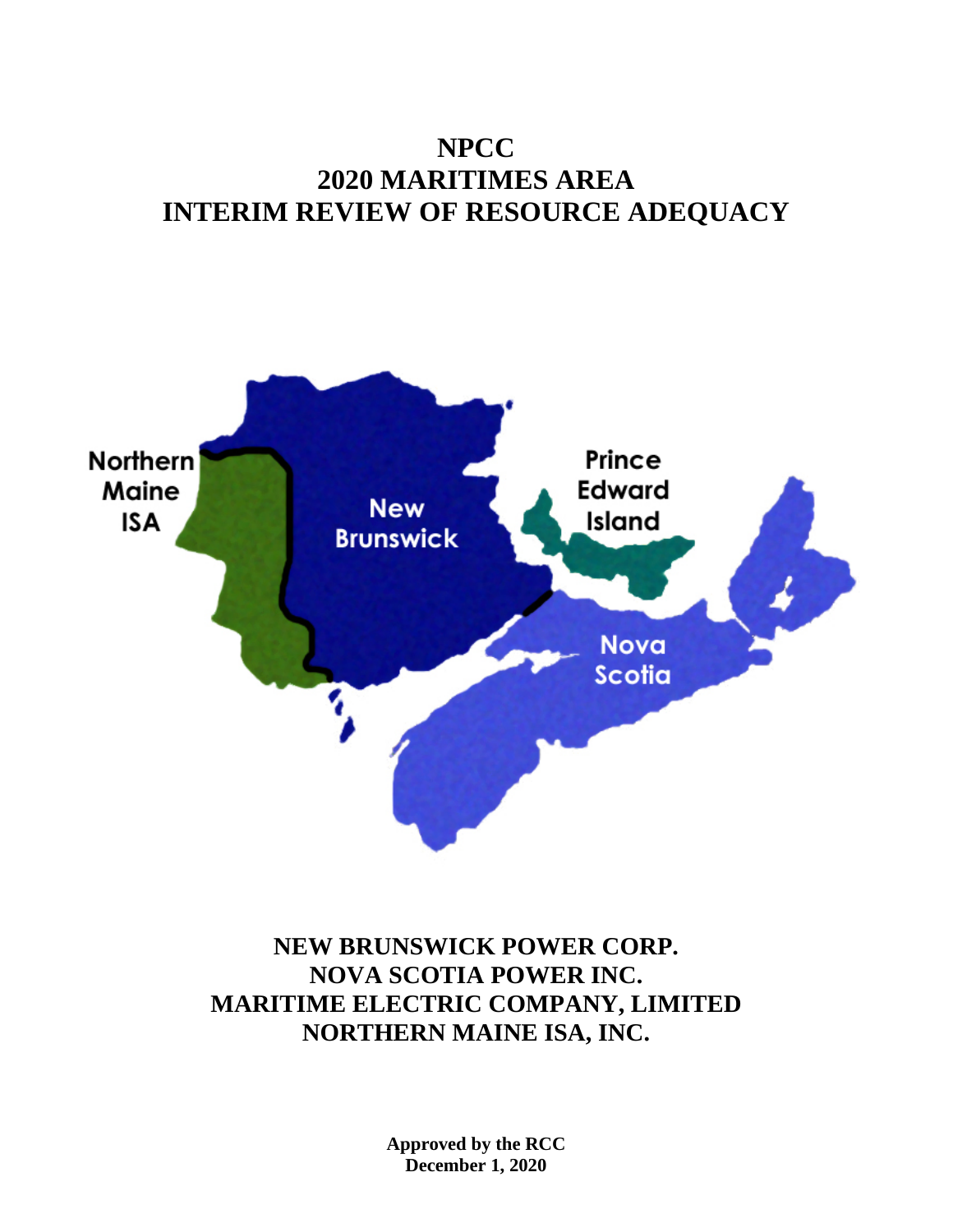This page intentionally left blank.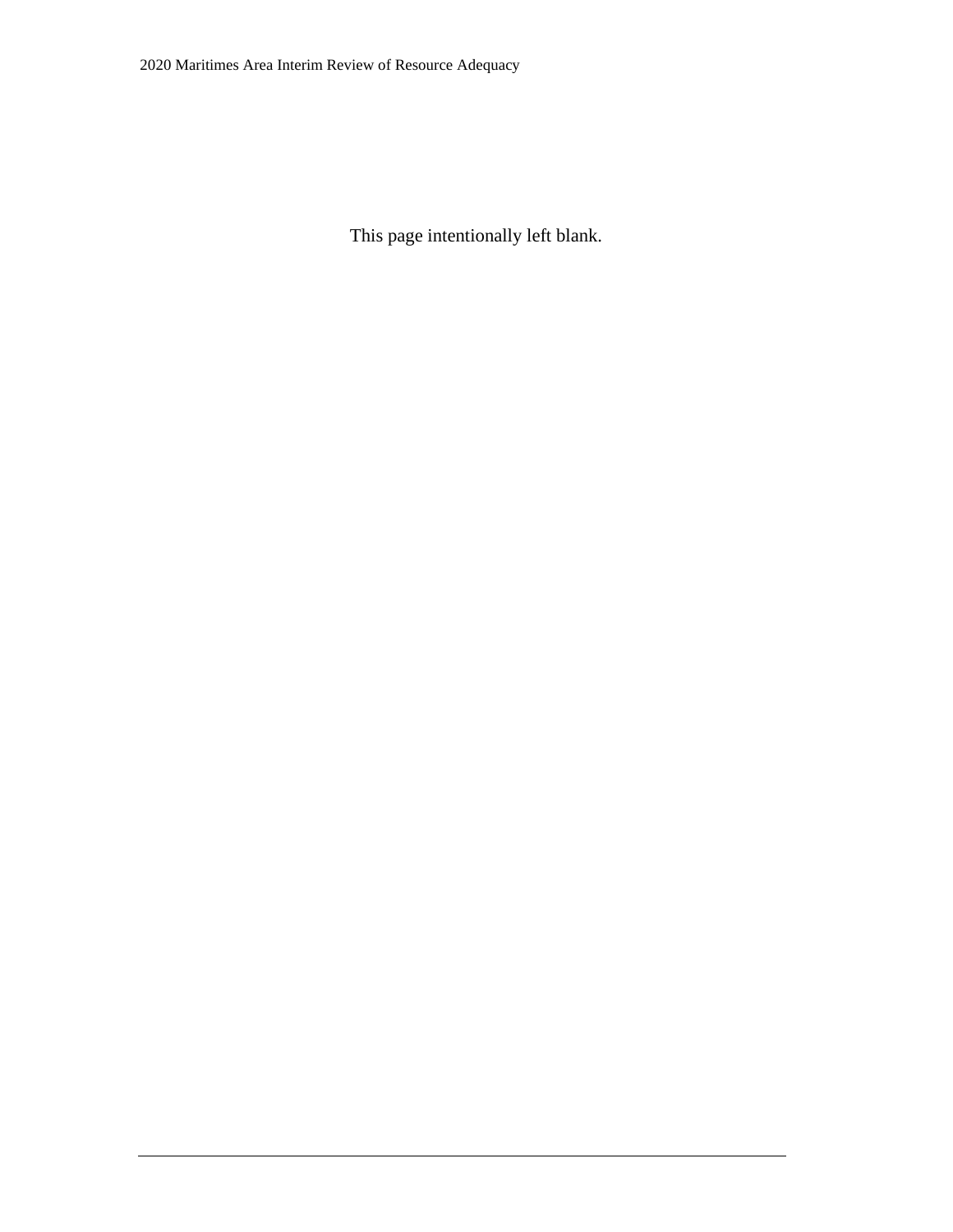## <span id="page-2-0"></span>**EXECUTIVE SUMMARY**

The 2020 Maritimes Area Interim Review of Resource Adequacy (2020 Interim Review), covering the period of January 2021 through December 2024, has been prepared to satisfy the Reliability Assessment Program as established by the Northeast Power Coordinating Council (NPCC). This 2020 Interim Review follows the resource adequacy review guidelines as specified in the *NPCC Regional Reliability Reference Directory #1 Appendix D (Revised: September 30, 2015)*.

The Maritimes Area will comply with the NPCC resource adequacy criterion that requires a loss of load expectation (LOLE) value of not more than 0.1 days/year for all years of this 2020 Interim Review. Major assumptions are shown in Table 1 below. LOLE values for each year of the 2020 Interim Review and the 2019 Maritimes Area Comprehensive Review of Resource Adequacy (2019 Comprehensive Review) are shown in Table 2 below.

<span id="page-2-1"></span>

| <b>MAJOR ASSUMPTIONS</b>              |                                                                                                                                          |  |  |  |
|---------------------------------------|------------------------------------------------------------------------------------------------------------------------------------------|--|--|--|
| <b>Load Forecast</b>                  | 2020 forecast for all jurisdictions                                                                                                      |  |  |  |
| Load Shape                            | 2017 (all years)                                                                                                                         |  |  |  |
| <b>Resource Adequacy</b><br>Criterion | Loss of Load Expectation not more than 0.1 days/year                                                                                     |  |  |  |
| <b>Maritimes Required</b><br>Reserve  | 20% of peak firm load                                                                                                                    |  |  |  |
| <b>Interconnection Benefits</b>       | 300 MW                                                                                                                                   |  |  |  |
| Area Purchases/Sales                  | 2021 - sale of 69 MW and purchase of 153 MW<br>2022 - sale of 66 MW<br>2023 - sale of 149 MW<br>2024 - sale of 72 MW                     |  |  |  |
| Maritime Link Project                 | 2021 - 153 MW firm Nova Scotia (NS) purchase from<br>Newfoundland<br>- 150 MW coal-fired generator retired in NS                         |  |  |  |
| Wind                                  | 2021 - 38 MW added in New Brunswick (NB)<br>2022 - 30 MW added in PEI<br>Total installed wind in the Maritimes to be 1,257 MW by<br>2024 |  |  |  |
| <b>Unit Removals</b>                  | 2022 - Retiring 40 MW of oil-fired generation in PEI                                                                                     |  |  |  |

#### **Table 1 - Summary of Major Assumptions**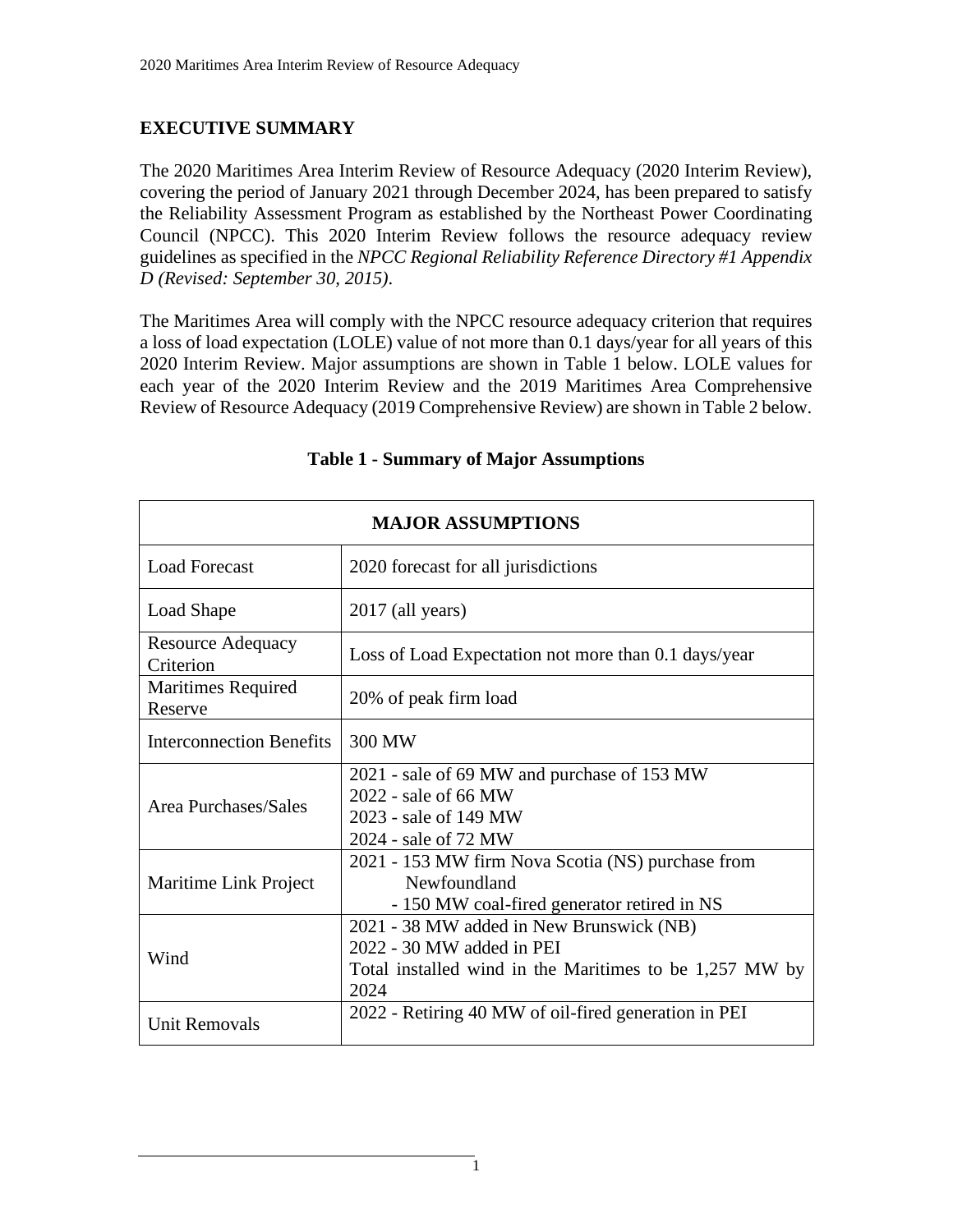|                | 2021 - 33 MW oil generator returning to service in NS<br>starting October 2020 |  |  |
|----------------|--------------------------------------------------------------------------------|--|--|
| Unit Additions | 2024 - 18 MW diesel generator in PEI                                           |  |  |
|                |                                                                                |  |  |

#### **Table 2 - Maritimes Area LOLE Values from 2021 to 2024**

<span id="page-3-0"></span>

| Year | 2020 Interim Review | 2019 Comprehensive Review |
|------|---------------------|---------------------------|
|      | (days/year)         | (days/year)               |
| 2021 | 0.009               | 0.008                     |
| 2022 | 0.005               | 0.009                     |
| 2023 | 0.010               | 0.010                     |
| 2024 | 0.006               |                           |

The Maritimes Area LOLE results for the 2020 Interim Review in years 2021 – 2024 are very close to the corresponding values from the 2019 Comprehensive review and are well below 0.1 days/year for all years.

There are no changes in this 2020 Interim Review with respect to fuel supplies, emergency operating procedures, or market rules.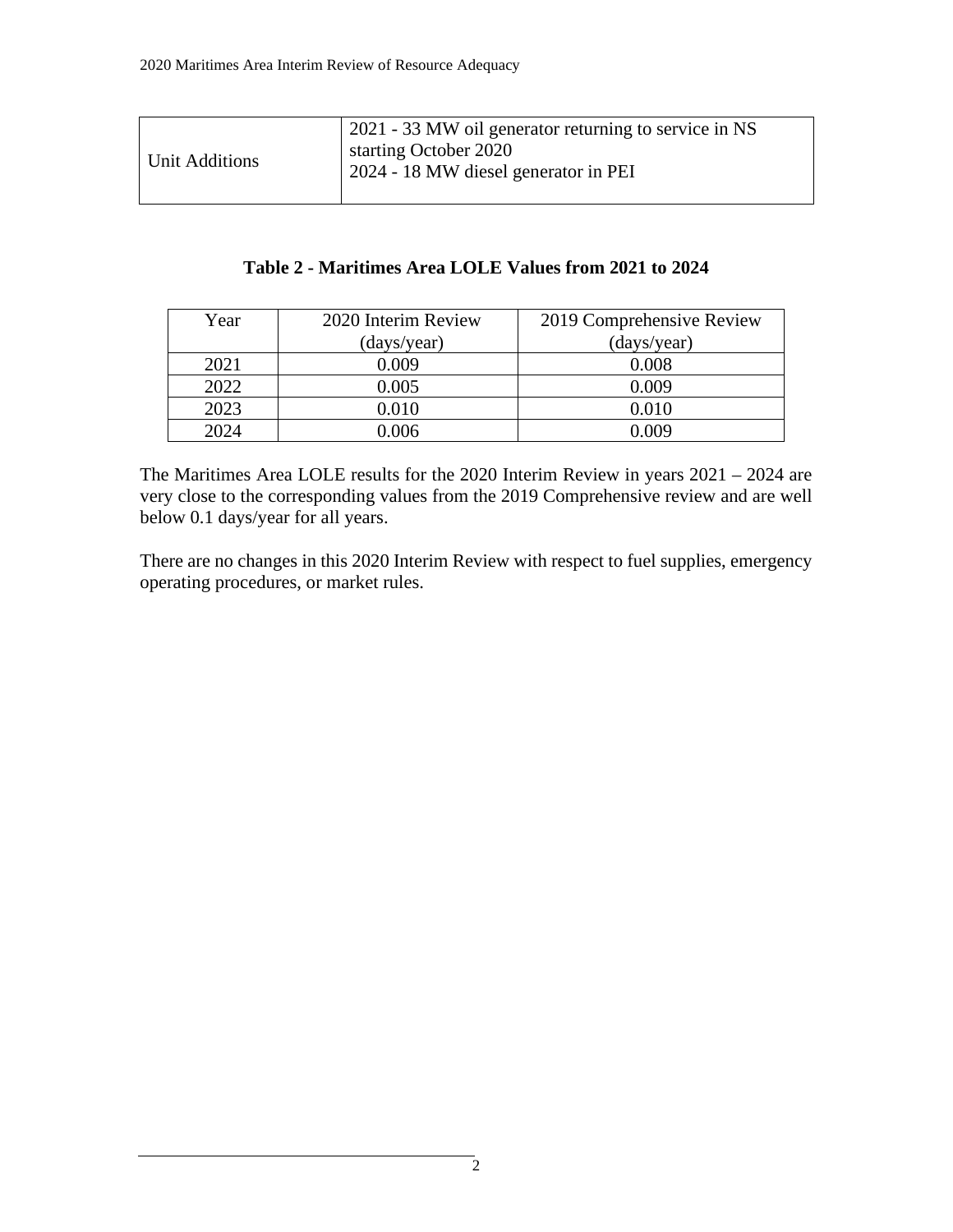# **TABLE OF CONTENTS**

| 1.0 |  |  |
|-----|--|--|
| 2.0 |  |  |
|     |  |  |
|     |  |  |
|     |  |  |
|     |  |  |
|     |  |  |
| 3.0 |  |  |
| 4.0 |  |  |
| 5.0 |  |  |

# **LIST OF TABLES**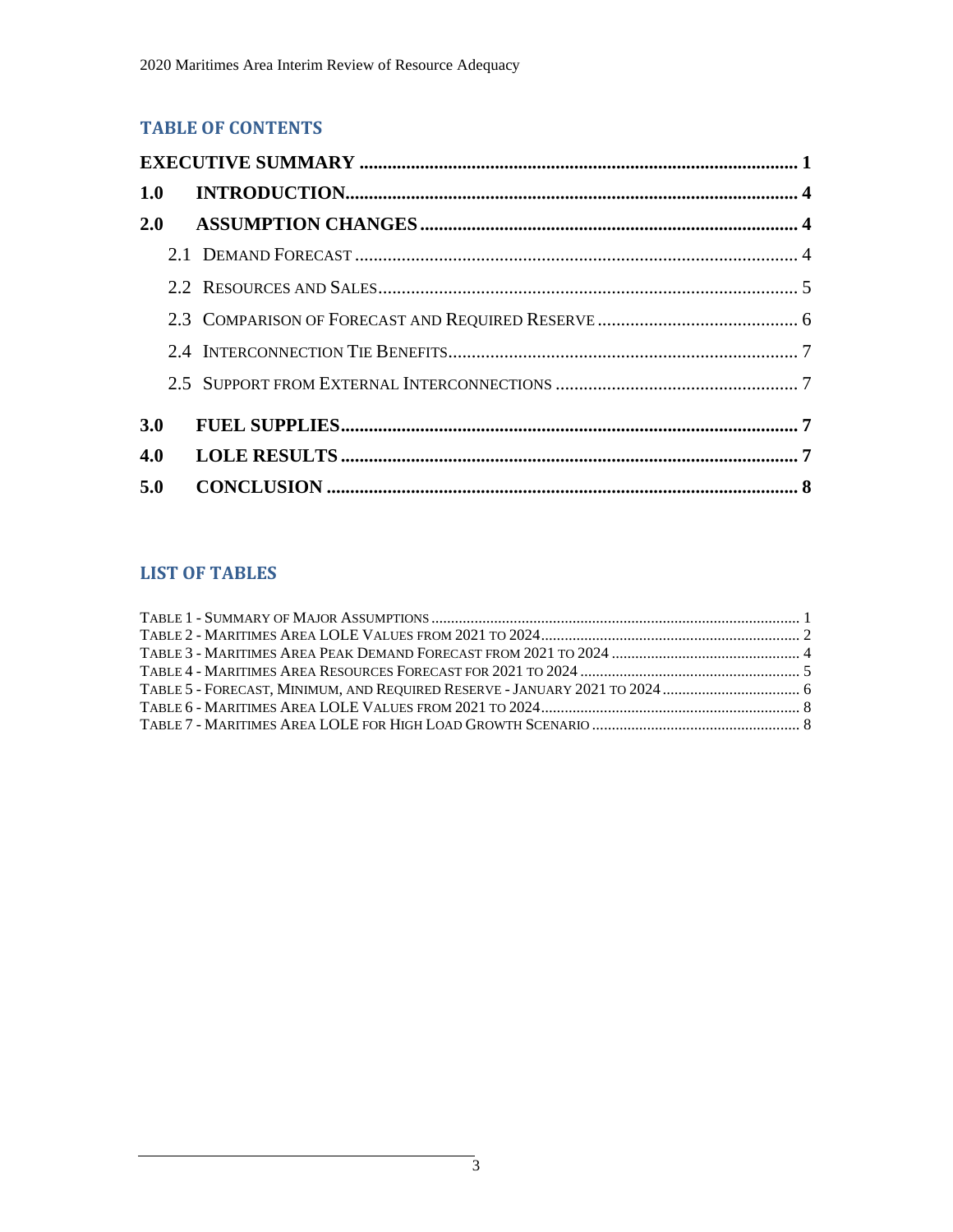# <span id="page-5-0"></span>**1.0 INTRODUCTION**

This 2020 Interim Review is the first update of the 2019 Comprehensive Review approved by the Reliability Coordinating Committee (RCC) on December 3, 2019. The Maritimes Area is a winter peaking area with separate jurisdictions in NB, NS, PEI, and NM. New Brunswick Power Corporation (NB Power) is the Reliability Coordinator for the Maritimes Area, with its system operator functions performed by its Transmission and System Operator division under a regulator approved Standards of Conduct.

## <span id="page-5-1"></span>**2.0 ASSUMPTION CHANGES**

No changes were made in this 2020 Interim Review with respect to fuel supplies, emergency operating procedures, or market rules.

Installed wind capacity in NB is expected to increase by 38 MW by Jan 2021 and in PEI by 30 MW by Jan 2022 with the totaled installed wind capacity in the Maritimes Area to be 1,257 MW by 2024.

#### <span id="page-5-2"></span>**2.1 Demand Forecast**

The Maritimes Area coincident peak demand is forecast to occur during the month of January each year. Table 3 shows a comparison of the annual peak demands used in this 2020 Interim Review versus the 2019 Comprehensive Review.

| Table 3 - Maritimes Area Peak Demand Forecast from 2021 to 2024 |  |  |
|-----------------------------------------------------------------|--|--|
|-----------------------------------------------------------------|--|--|

<span id="page-5-3"></span>

|                                                  | 2020 Interim | 2019 Comprehensive |            |
|--------------------------------------------------|--------------|--------------------|------------|
| <b>Winter Peak</b>                               | Review       | Review             | Difference |
| (January)                                        | (MW)         | (MW)               | (MW)       |
| 2021                                             | 5,654        | 5,612              | 42         |
| 2022                                             | 5,634        | 5,623              | 11         |
| 2023                                             | 5,673        | 5,620              | 53         |
| 2024                                             | 5,706        | 5,577              | 129        |
| 2021 to 2024 Average Compound Annual Growth Rate |              |                    |            |
| <b>Growth Rate</b>                               | 0.31%        | $-0.21%$           |            |

Forecast peak demand in the Maritimes Area in the 2020 Interim review has increased at a growth rate of approximately 0.31% from 2021 to 2024. The growth has mainly occurred in two sub areas NB and PEI. Increased peak demand in NB is due to a reduction in DSM projections during years 2021 - 2024 and due to the transfer of a 20 MW load from NM. There is a decrease in the peak demand forecast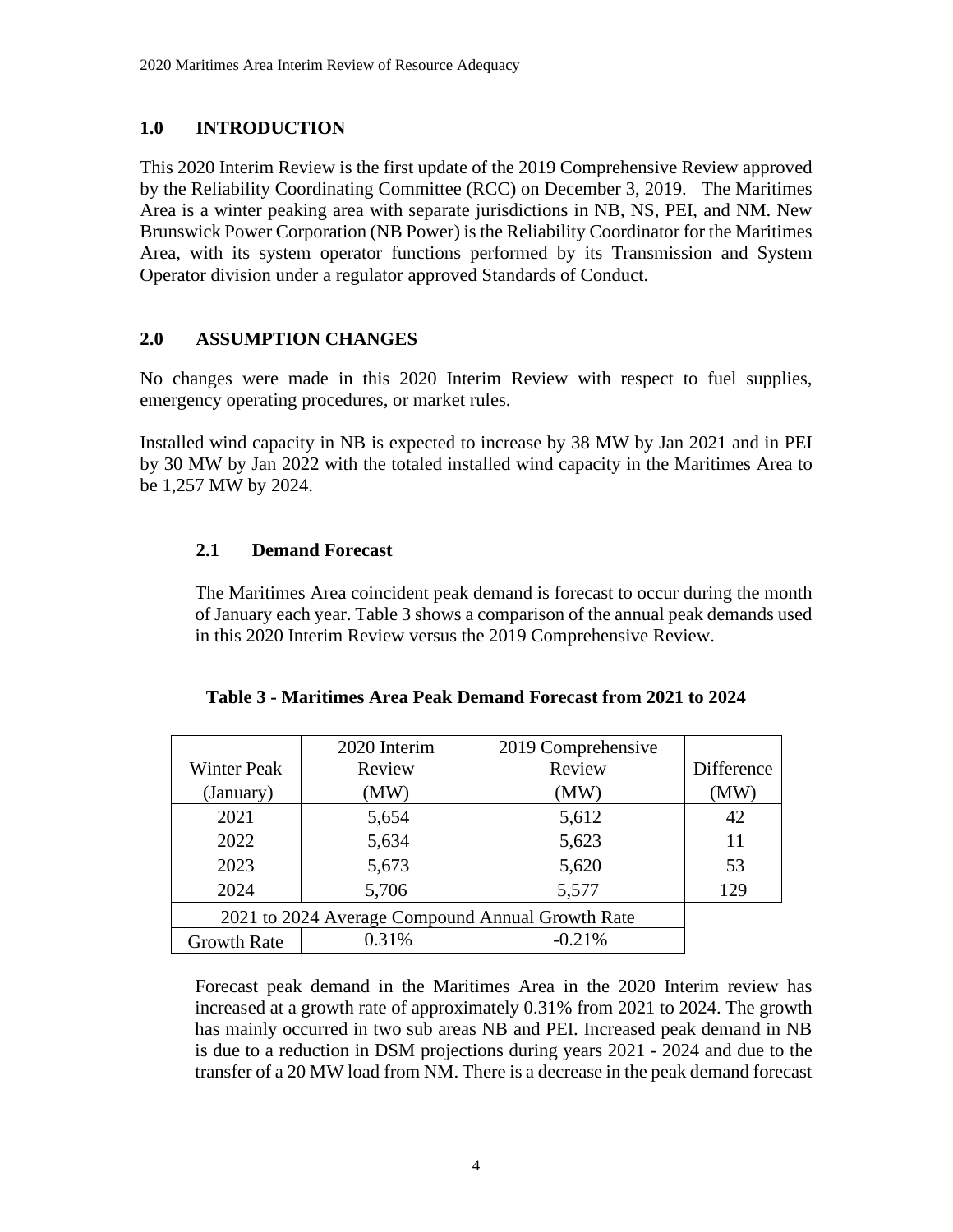for years 2021 – 2024 in NS mainly due to improved DSM projections and effects of the Advanced Metering Infrastructure (AMI) program.

#### <span id="page-6-0"></span>**2.2 Resources and Sales**

Resource and external sales changes for this 2020 Interim Review versus the 2019 Comprehensive Review include the following:

- Retirement of 4 MW hydro generation in NB starting July 15 2021 subject to regulatory approvals,
- Additional installed wind capacity of 38 MW by 2021 in NB and 30 MW by 2022 in PEI totaling the wind capacity in the Maritimes Area to be 1,257 MW by 2024,
- Addition of a firm external sale to New England of 72 MW in 2024 (sales are netted against resources),
- 33 MW of oil-fired thermal generation returning to service in NS starting October 2020,
- NS to retire 150 MW (nameplate) coal fired generation in 2021 provided an equivalent import capacity from hydro generation is available from the province of Newfoundland and Labrador,
- Retirement of 17.6 MW of oil-fired capacity in PEI before 2021 and another 40 MW of oil-fired capacity in PEI by January 2022. Retirement of 2.8 MW of diesel fired PEI capacity by October 2023,
- Installation of an 18 MW diesel generator in PEI in October 2023,
- Retirement of four small diesel fired thermal generators totaling 7 MW in Maine by 2020.

Table 4 shows the year by year January resources forecast for this 2020 Interim Review compared to the 2019 Comprehensive Review.

<span id="page-6-1"></span>

| Year | 2020 Interim Review<br>(MW, with on-peak wind) |      | 2019 Comprehensive Review<br>(MW, with on-peak wind) |              |               | Diff.<br>(MW) |        |
|------|------------------------------------------------|------|------------------------------------------------------|--------------|---------------|---------------|--------|
|      | Conventional                                   | Wind | Total                                                | Conventional | Wind<br>Total |               | Total  |
| 2021 | 6.620                                          | 343  | 6.963                                                | 6.747        | 331           | 7.078         | $-115$ |
| 2022 | 6.724                                          | 354  | 7.078                                                | 6.712        | 343           | 7.055         | 23     |
| 2023 | 6.519                                          | 354  | 6.873                                                | 6.647        | 343           | 6.990         | $-117$ |
| 2024 | 6,733                                          | 354  | 7,087                                                | 6.796        | 343           | 7.139         | $-52$  |

**Table 4 - Maritimes Area Resources Forecast for 2021 to 2024**

Conventional resources in Table 4 are from the peak load month of January of each year and include installed generation, contracted external purchases (added) and contracted sales (subtracted), and tie benefits of 300 MW (see Section 3.5 below). Wind capacity used in Table 4 is the total amount of wind generation modeled during the hour of the Maritimes Area coincident peak load based on the 2017 load shape used for the LOLE calculations. Because of the variability of wind from hour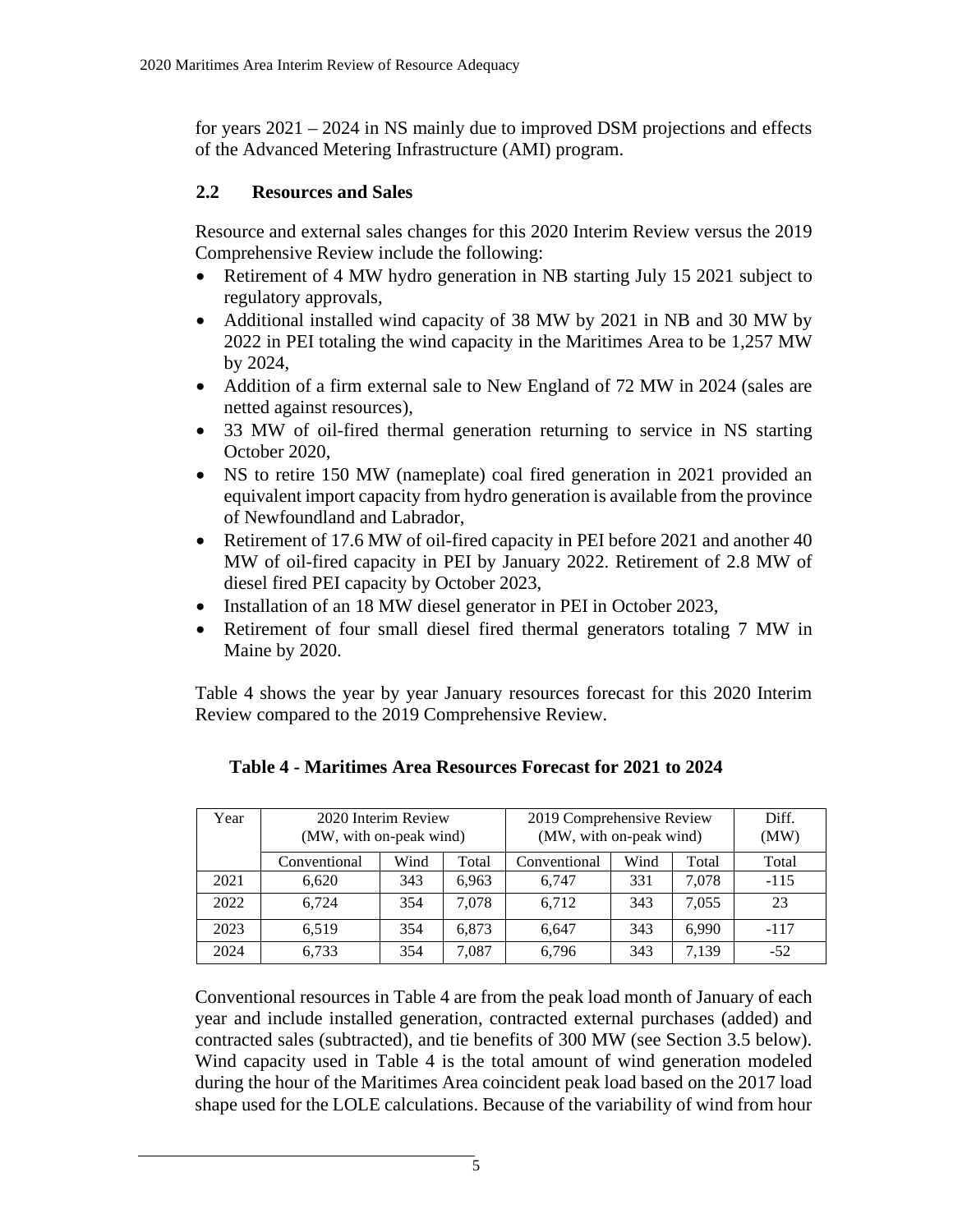to hour, this does not represent the effective load carrying capability or capacity value of the wind resources. Forecasted hourly wind generation capacity is subtracted from hourly loads for LOLE analysis.

The forecasted generation capacity in this 2020 Interim Review is lower in years 2021 and 2023 due to planned maintenance outages of hydro generators in NB.

#### <span id="page-7-0"></span>**2.3 Comparison of Forecast and Required Reserve**

The Maritimes Area uses a 20% reserve criterion for planning purposes. This criterion is not mandated but has historically resulted in levels of reserve that are closely correlated to the reserve levels necessary to meet the NPCC resource adequacy criterion. A close correlation between this 20% reserve criterion and NPCC's LOLE criterion of not more than 0.1 days per year of load losses due to resource deficiencies was established in the 2019 Comprehensive Review. Table 5 shows annual values for the forecast, minimum and required reserves at 20%. In each year of this 2020 Interim Review, the forecast reserve exceeds the 20% required reserve criterion.

<span id="page-7-1"></span>

| Year | Forecast | Peak  | Inter. | Forecast  |      | Minimum   |      | Required |                |
|------|----------|-------|--------|-----------|------|-----------|------|----------|----------------|
|      | Capacity | Load  | Load   | Reserve   |      | Reserve   |      | Reserve  |                |
|      | (MW)     | (MW)  | MW)    | <b>MW</b> | $\%$ | <b>MW</b> | $\%$ | MW       | $\%$           |
| 2021 | 6,963    | 5,654 | 259    | 1,569     | 29   | 1,548     | 29   | 1,079    | 20             |
| 2022 | 7,078    | 5,634 | 266    | 1,711     | 32   | 1,675     | 32   | 1,073    | 2 <sub>0</sub> |
| 2023 | 6,873    | 5,673 | 268    | 1,468     | 27   | 1,434     | 27   | 1,081    | 20             |
| 2024 | 7,087    | 5,706 | 273    | 1,654     | 30   | 1,620     | 30   | 1,087    | 2(             |

Forecast Reserve  $%$  = [Forecast Capacity – (Peak Load – Inter. Load)]\*100% (Peak Load – Inter. Load)

Minimum Reserve  $%$  = Min. of Hourly [Capacity – (Load – Inter. Load)]\*100% (Load – Inter. Load)

Forecast wind generation outputs during the Maritimes Area peak load hour are used for the forecast capacity totals in Table 5. Hour by hour reserve values are used for the minimum reserve calculations.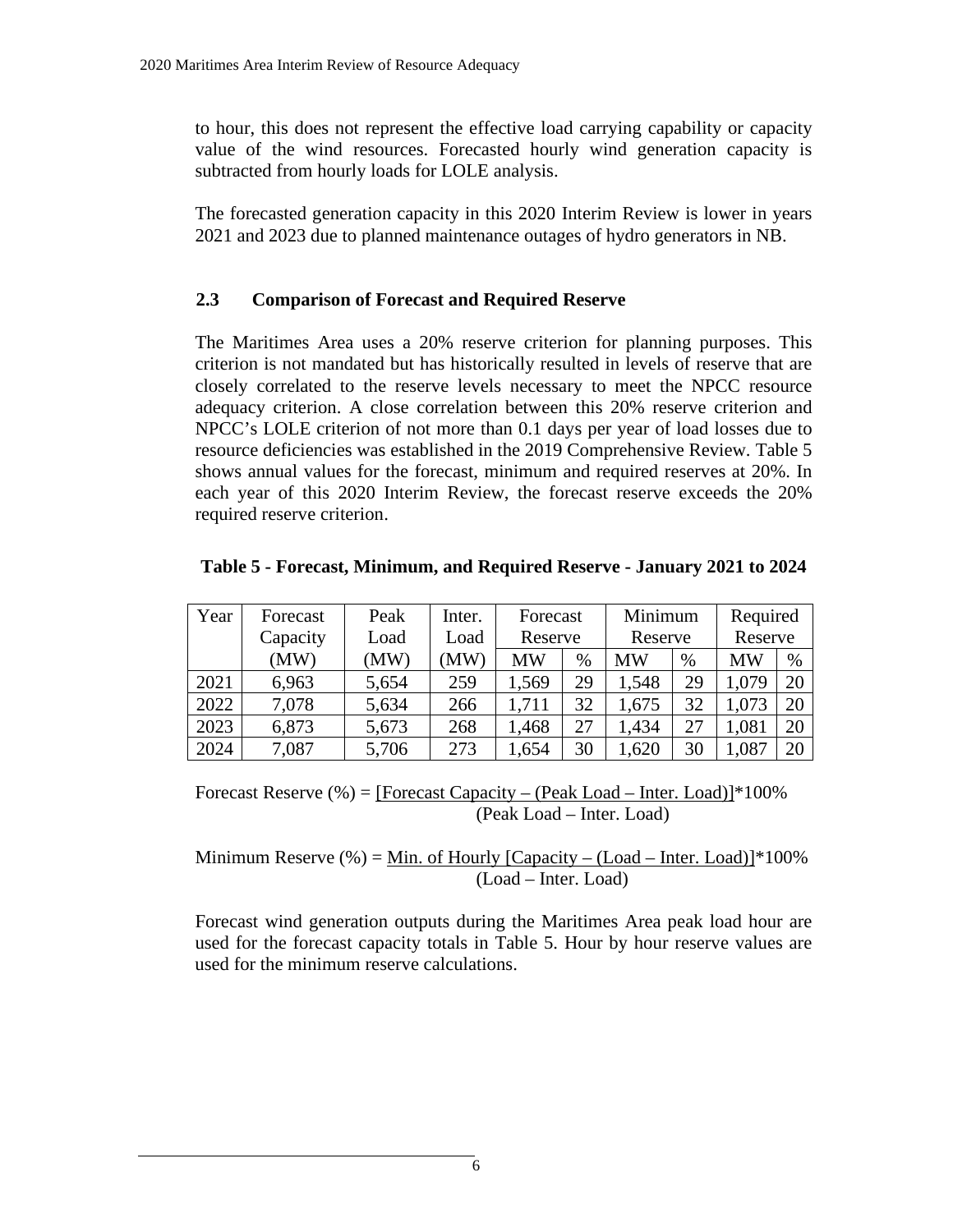#### <span id="page-8-0"></span>**2.4 Interconnection Tie Benefits**

In this 2020 Interim Review, 300 MW of interconnection tie benefits from New England are assumed. These tie benefits are based on a 2011 decision by the New Brunswick Market Advisory Committee to recognize the lowest historical Firm Transmission Capacity posted from summer peaking New England to winter peaking New Brunswick since the commissioning of the second 345 kV tie between these systems in December 2007. This is unchanged from the 2019 Comprehensive Review. In the CP-8 report *Review of Interconnection Assistance Reliability Benefits (December 16, 2019, Approved by RCC February 27, 2020)* the "As Is" estimated tie benefit potential for the Maritimes Area is 1,623 MW and 1,504 MW for the years 2020 and 2024 respectively. Based on this study, the 300 MW of tie benefits assumed for this 2020 Interim Review is conservative.

## <span id="page-8-1"></span>**2.5 Support from External Interconnections**

For the purposes of this 2020 Interim Review, interconnection support from neighbouring NPCC Areas was limited to 300 MW of tie benefits for all years. In addition, beginning in 2021, 153 MW of firm contracted capacity is expected to be available from a new 500 MW Maritimes Area HVDC link between NS and Newfoundland and Labrador completed in late 2017. This added external support will offset the simultaneous retirement of a similar amount of coal fueled capacity in Nova Scotia. Non-firm capacity from Newfoundland and Labrador was not modeled.

# <span id="page-8-2"></span>**3.0 FUEL SUPPLIES**

The 2019 Comprehensive Review showed that the Maritimes Area has a diversified mix of resources such that there is not a high degree of reliance upon any one type or source of fuel. This diversified resource mix is unchanged for this 2020 Interim Review.

Generation fueled solely by natural gas accounts for approximately 7% to 8% of Maritimes Area capacity resources with supply options that include local shale gas fields, western pipelines, and a liquefied natural gas receiving and re-gasification terminal. These supply options help to significantly reduce the exposure of the Maritimes Area to natural gas fuel disruptions.

# <span id="page-8-3"></span>**4.0 LOLE RESULTS**

The LOLE results in this 2020 Interim Review are very close to the LOLE results from 2019 Comprehensive Review. A summary of the Maritimes Area LOLE values from 2021